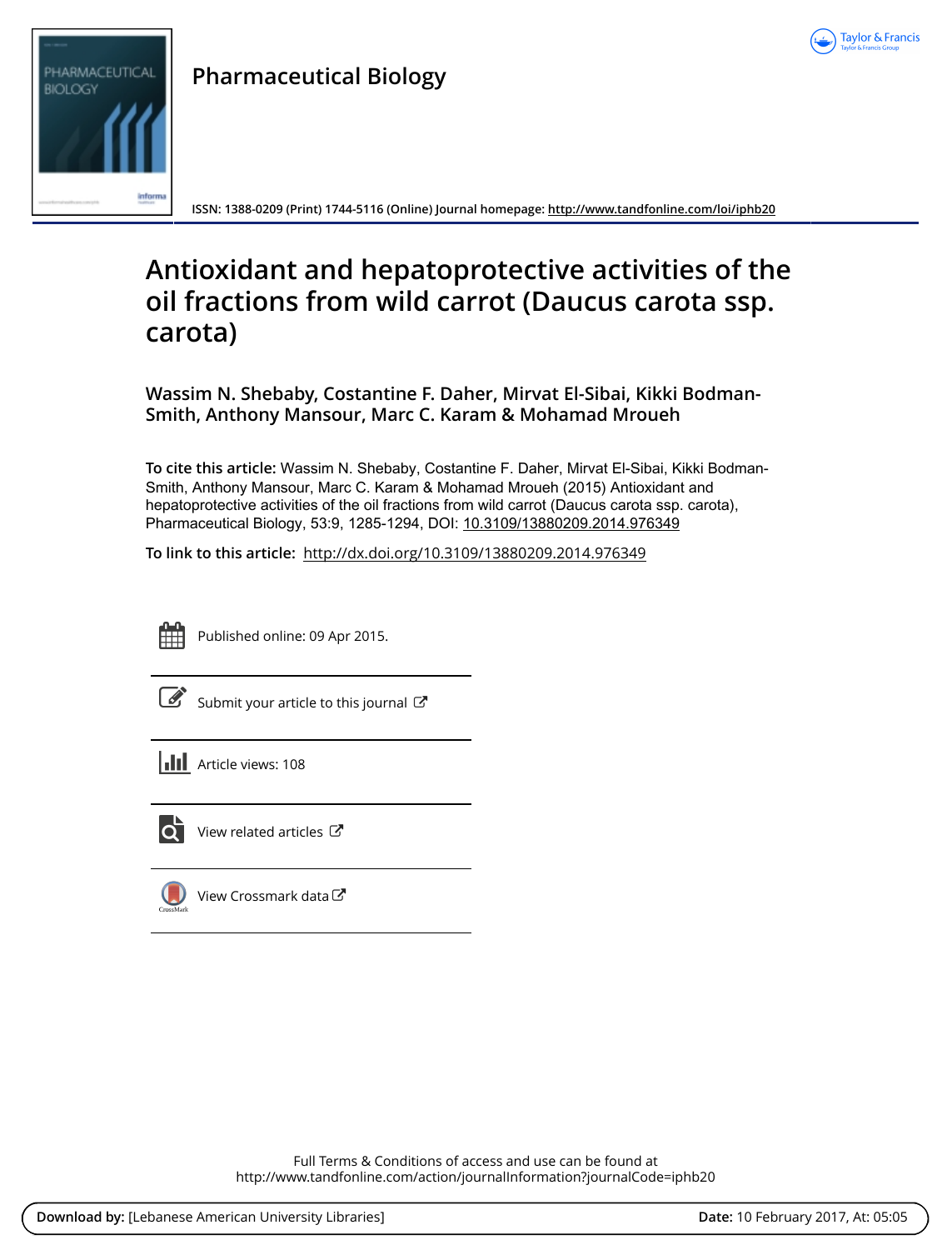# Pharmaceutical **Biology**

http://informahealthcare.com/phb ISSN 1388-0209 print/ISSN 1744-5116 online Editor-in-Chief: John M. Pezzuto Pharm Biol, 2015; 53(9): 1285–1294 ! 2015 Informa Healthcare USA, Inc. DOI: 10.3109/13880209.2014.976349

ORIGINAL ARTICLE

# Antioxidant and hepatoprotective activities of the oil fractions from wild carrot (Daucus carota ssp. carota)

Wassim N. Shebaby<sup>1</sup>, Costantine F. Daher<sup>2</sup>, Mirvat El-Sibai<sup>2</sup>, Kikki Bodman-Smith<sup>1</sup>, Anthony Mansour<sup>2</sup>, Marc C. Karam<sup>3</sup>, and Mohamad Mroueh<sup>4</sup>

<sup>1</sup> Department of Microbial and Cellular Sciences, Faculty of Health and Medical Sciences, University of Surrey, UK, <sup>2</sup> Department of Natural Sciences, School of Arts and Sciences, Lebanese American University, Byblos, Lebanon, <sup>3</sup>Department of Biology, Faculty of Sciences, University of Balamand, Koura, Lebanon, and <sup>4</sup>School of Pharmacy, Lebanese American University, Byblos, Lebanon

#### Abstract

Context: Wild carrot, Daucus carota L. ssp. carota (Apiacae), is widely distributed throughout the world and has various uses in traditional medicine in Lebanon.

Objective: The present study aimed to fractionate and analyze the chemical composition of the Daucus carota oil extract (DCOE) fractions and to evaluate their antioxidant and hepatoprotective properties in vitro and in vivo.

Materials and methods: DCOE was chromatographed on silica gel column to produce four fractions: pentane (F1), 50:50 pentane:diethyl ether (F2), diethyl ether (F3), and 93:7 chloroform: methanol (F4). Qualitative and quantitative analyses of oil fractions were performed by GC-MS and HPLC techniques. The in vitro antioxidant properties were assessed using DPPH, FIC, and ferric-reducing antioxidant power (FRAP) assays. The hepatoprotective property was determined by examining the levels of serum markers (alanine transaminase (ALT) and aspartate transaminase (AST)) and hepatic antioxidant (superoxide dismutase (SOD), catalase (CAT), and glutathione-S-transferase (GST)) enzymes in  $CCI<sub>4</sub>$ -intoxicated mice pretreated with intraperitoenal 50, 100, or 200 mg/kg b.w. of the oil fractions for 5 d.

Results: GCMS analysis of F2 revealed the presence of 2-himachalen-6-ol (61.4%) which is reported for the first time in Daucus carota species. F3 and F4 were rich in phenolics and flavonoids and demonstrated significant DPPH activity ( $IC_{50} = 0.29$  and 0.38 mg/ml, respectively) and high FRAP values (225.11 and 437.59  $\mu$ mol FeSO<sub>4</sub>/g, respectively). The sesquiterpene-rich fraction F1 had the highest FIC ability ( $IC_{50} = 0.28$  mg/ml). Pretreatment with F1 and F4 reversed the CCl<sub>4</sub>-induced decrease in SOD, CAT, and GST levels and reduced significantly hepatic damage.

Discussion and conclusion: The current results suggested that wild carrot oil fractions exhibited a unique chemical composition and possessed significant antioxidant activities as well as hepatoprotective effects against CCl<sub>4</sub>-induced hepatotoxicity.

## Introduction

There is growing evidence that many human diseases are caused by oxidative stress, which partially results from an imbalance between the formation and the neutralization of pro-oxidants (Hazra et al., [2008\)](#page-9-0). Oxidative stress is induced by free radicals, mainly reactive oxygen species (ROS), which include the superoxide radical  $(O_2^{\bullet -})$ , hydrogen peroxide  $(H<sub>2</sub>O<sub>2</sub>)$ , and hydroxyl radical (\*OH). ROS molecules are highly reactive against macromolecules such as DNA, proteins, and membrane lipids in living cells. These changes are associated with the development of aging, cancer, cardiovascular, and inflammatory diseases (Braca et al., [2002;](#page-9-0) Hemnani & Parihar, [1998](#page-9-0)). The human body has natural defense mechanisms that protect against free radicals

#### Keywords

CAT, DPPH, FRAP, FIC, flavonoids, GST, phenolics, SOD

informa

healthcare

#### **History**

Received 2 February 2014 Revised 11 August 2014 Accepted 6 October 2014 Published online 9 April 2015

and oxidative damage. These mechanisms are both enzymatic, such as the ones catalyzed by superoxide dismutase (SOD), catalase (CAT), and the glutathione system (glutathione, glutathione reductase, peroxidase, and transferase), and nonenzymatic, such as the ones led by low molecular weight antioxidants such as vitamins A, E, and C (Evans et al., [2004](#page-9-0); Manda et al., [2009](#page-9-0)). Although ROS exist in all aerobic cells, they are normally in equilibrium with antioxidants to maintain lower free radicals levels (Waris & Ahsan, [2006\)](#page-10-0). However, if the balance between free radicals and the antioxidant defense system is compromised, the need for antioxidant supplements becomes necessary to combat oxidative damage (Shukla et al., [2009\)](#page-10-0). Over the last few decades, the literature has revealed the importance of natural products as a source of potent antioxidants (Mantle et al., [2000](#page-9-0)). Among the most described are phenolic acids, polyphenols, monoterpenes, sesquiterpenes, and phenylpropanoids which have been found to possess antioxidant activity (Medina-Holguín et al., [2008](#page-9-0); Sibanda et al., [2004](#page-10-0)). These compounds have the capacity to

Correspondence: Mohamad Mroueh, School of Pharmacy, Lebanese American University, Byblos, P.O. Box 36, Byblos, Lebanon. Tel: +9619547254x2313. E-mail: mmroueh@lau.edu.lb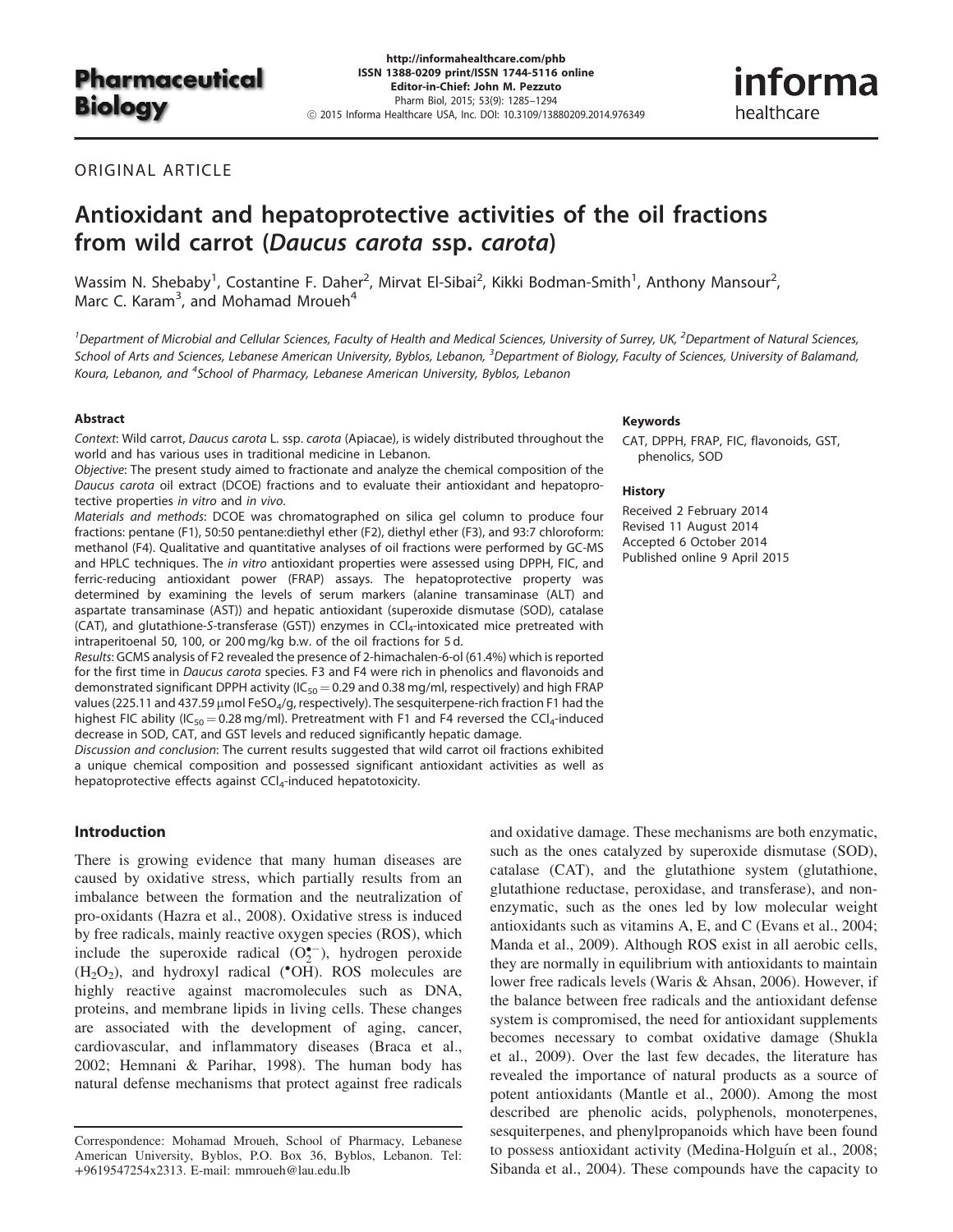scavenge free radicals and to increase the levels of antioxidant enzymes thus protecting the body against damage from ROS (Tachakittirungrod et al., [2007;](#page-10-0) Terao, [2009](#page-10-0)).

Wild carrot, Daucus carota L. ssp. carota (Apiacae), is a spiny-fruited herb that grows in moderate regions of Europe, Asia, Africa, and North and South America (Mitich, [1996](#page-9-0)). The plant is commonly consumed as a salad in the Mediterranean diet or used as an additive in some recipes (Nehir El & Karakaya, [2004](#page-9-0)). Its flower umbels are edible and usually French fried, and its seed oil, which is commercially available, is used to flavor beverages and food products (Leung, [1980\)](#page-9-0). In Lebanon, people eat its young taproot cooked and use the plant in folk medicine for the treatment of cancer, gastric ulcer, diabetes, muscle pain, and to protect against hepatic diseases. Available literature on the therapeutic effects of wild carrot showed that the plant possesses antilithic, diuretic (Thomas et al., [2001;](#page-10-0) Wyk & Wink, [2004\)](#page-10-0) antibacterial, and antifungal activities (Maxia et al., [2009](#page-9-0); Rossi et al., [2007;](#page-10-0) Staniszewska et al., [2005\)](#page-10-0). The oil extract of wild carrot has been shown to consist mainly of phenols, flavonoids, monoterpenes, sesquiterpenes, and phenylpropanoids (Gonny et al., [2004;](#page-9-0) Maxia et al., [2009;](#page-9-0) Mockute & Nivinskiene, [2004](#page-9-0); Shebaby et al., [2013;](#page-10-0) Staniszewska et al., [2005\)](#page-10-0). However, the percentage composition of the oil was shown to vary greatly with different geographical origins (Shebaby et al., [2013](#page-10-0)). Lately, we reported that the aqueous and methanolic extracts of wild carrot umbels exhibited anti-inflammatory, anti-ulcer (Wehbe et al., [2009](#page-10-0)), anticancer (Shebaby et al., [2013;](#page-10-0) Zeinab et al., [2011\)](#page-10-0), and antioxidant activities (Wehbe et al., [2009](#page-10-0)). In the current study, we aimed at analyzing the chemical composition of the Daucus carota oil extract (DCOE) fractions, evaluating their in vitro and in vivo antioxidant activities as well as hepatoprotective properties.

### Materials and methods

#### Chemicals

Folin–Ciocalteu reagent, 1,1-diphenyl-2-picryl hydrazyl (DPPH), 2,4,6-tri(2-pyridyl)-1,3,5-triazine (TPTZ), quercetin, vanillic acid, chlorogenic acid, syringic acid, caffeic acid, ellagic acid, myricetin, luteolin, kaempferol, apigenin, ferrozine, gallic acid, trolox, pyrogallol, 1-chloro-2,4-dinitrobenzene (CDNB), dimethylsulfoxide (DMSO), and silica gel 40 (35–70) mesh were purchased from Sigma Aldrich, St. Louis, MO. All other chemicals used in the experiments were of analytical grade.

#### Sample collection and oil extraction

Daucus carota ssp. carota mature umbels were collected at the post-flowering season between August and September (2012) from Amioun, North Lebanon. The plant was identified according to the characteristics described in ''Handbook of Medicinal Herbs'' (Wyk & Wink, [2004\)](#page-10-0) and confirmed by Dr. A. Houri, a Lebanese plant expert, Departmental of Natural Sciences at the Lebanese American University. A voucher specimen of the plant was deposited in the Departmental herbarium for further records. The extraction procedure was carried out according to the method described by Zeinab et al. [\(2011](#page-10-0)). Briefly, 1 kg of air-dried umbels were cut into small pieces and soaked in 51 of methanol/acetone (1:1) for 72 h. The extraction was repeated twice and the extracts were collected, filtered, and evaporated to dryness under reduced pressure. The residue was centrifuged at 500 rpm and the oil was removed and dried over anhydrous sodium sulfate yielding 34.7 g of crude oil extract, which was stored in a closed amber bottle at  $4^{\circ}$ C until use.

#### Oil fractionation

DCOE (30 g) was chromatographed on a silica gel column (35–70 mesh). The first fraction (F1) was eluted with pentane (100%), the second fraction (F2) with pentane:diethyl ether (50:50), the third fraction (F3) with diethyl ether (100%), and the fourth fraction (F4) with chloroform:methanol (93:7). Fractions were analyzed by TLC using hexane:ethyl acetate (70:30) as a mobile phase and plates were stained with 2% anisaldehyde.

#### Gas chromatography and mass spectrometry analysis

The composition of the oil fractions was analyzed using gas chromatography and mass spectrometry (GC–MS) (Hewlett Packard, HP6890 series, Hewlett-Packard, Palo Alto, CA) fitted with a fused silica HP5-MS 5% phenyl methyl siloxane cap column  $(30 \text{ m} \times 0.25 \text{ mm} \text{ i.d., film thickness } 0.25)$  and directly coupled to the MS. The carrier gas was helium with splitless injection and the flow rate of 1.2 ml/min was applied. The temperature program was as follows:  $2.0 \text{ min}$  at  $70 \degree \text{C}$ , from  $70^{\circ}$ C to  $130^{\circ}$ C at 8  $^{\circ}$ C/min and hold for 5 min, from 130 °C to 180 °C at  $2$  °C/min and hold for 10 min, from 180 °C to 220 °C at 15 °C/min and hold for 2 min and then from  $220^{\circ}$ C to  $280^{\circ}$ C at  $15^{\circ}$ C/min and hold for  $22$  min. Identification of the components was performed by comparing their mass spectra with the literature (NIST11 and W9). Percentage composition was computed from GC peak areas.

### HPLC analysis of oil fractions

The analysis of phenolic acids and flavonoids was performed on a Shimadzo HPLC system (Shimadzu Corp., Kyoto, Japan) consisting of LC 10-ADVP pump, SCL 10 A system controller coupled with a photo-diode array detector (SPD-M20A), FCV-10AL low-pressure gradient, rheodyne injector (Model 7125), DGU-20 A online degasser, Shim-pack VP-ODS column, 4.6 mm i.d.  $\times$  150 mm), pre-column (10  $\times$  4.6 mm i.d.  $5 \mu m$ ) equipped with LC solution 1.23 SP1 software (Shimadzu, Kyoto, Japan). The column was operated at  $25^{\circ}$ C. The mobile phase consisted of 10:2:88 – water:acetic acid:methanol v/v (solvent A) and 90:2:8 – water:acetic acid:methanol v/v (solvent B) at a flow rate of 1.5 ml/min. The gradient elution program was as follows: 0–15 min solvent A, 15–30 min solvent followed by washout period for 10 min, and the wavelength of detection was set at 280 nm. The phenolic acids and flavonoids were identified by matching the retention time and their spectral characteristics with those of the standard compounds (gallic acid, chlorogenic acid, vanillic acid, syringic acid, caffeic acid, ellagic acid, myricetin, quercetin, luteolin, kaempferol, and apigenin).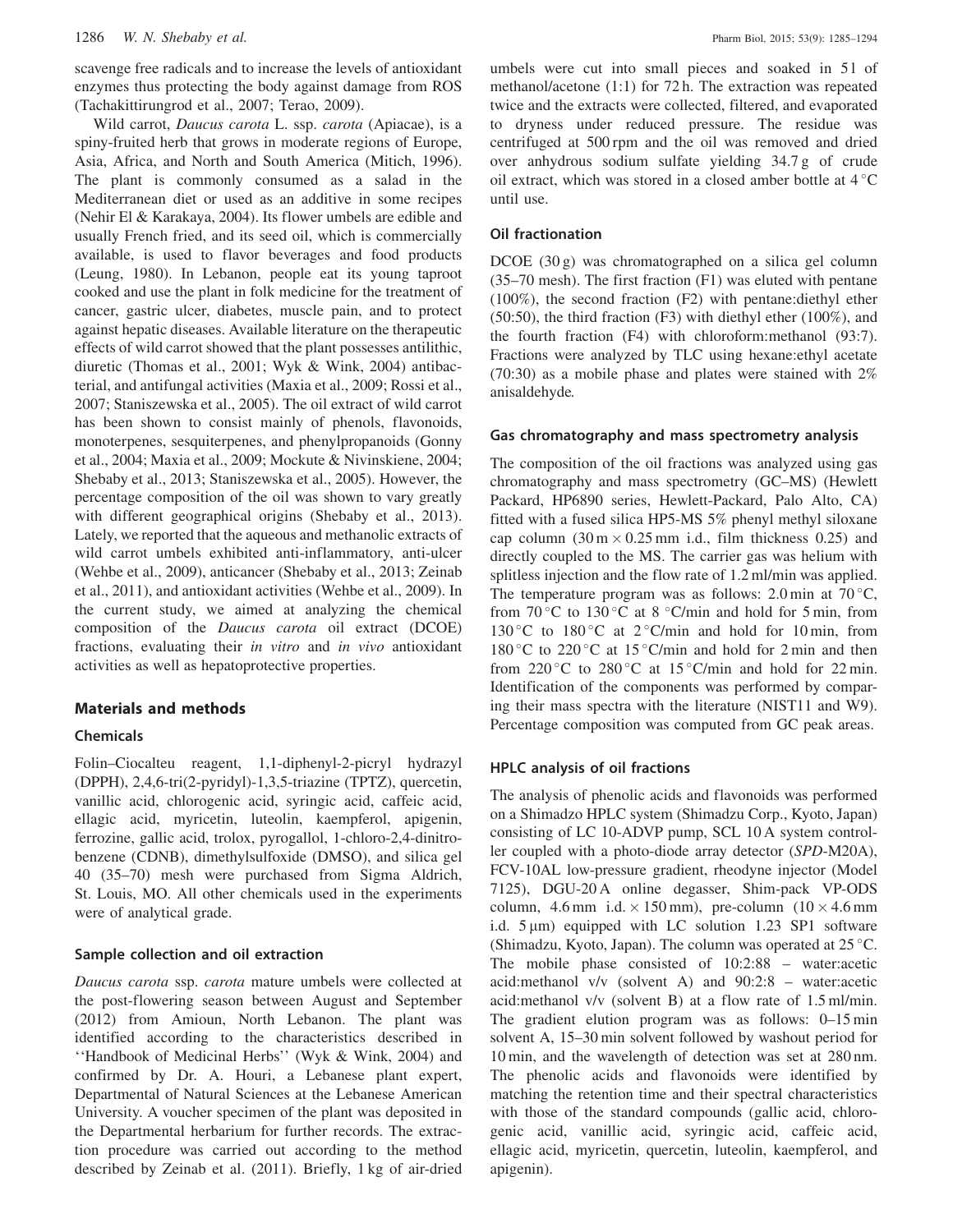#### Total flavonoid content determination

Total flavonoid content of DCOE fractions was determined by the aluminum chloride colorimetric method (Chang et al., [2002\)](#page-9-0). Briefly, 0.5 ml of each fraction (ranging from 0.2 to 5 mg/ml) in methanol was separately mixed with 1.5 ml of methanol, 0.1 ml of 10% aluminum chloride, 0.1 ml of 1 M potassium acetate, and 2.8 ml of distilled water. The absorbance of the reaction mixture was measured at 415 nm. Different concentrations of quercetin  $(12.5-200 \,\mu\text{g/ml})$  in methanol were used as a standard curve.

#### Total phenolic content determination

Total phenolic content of DCOE fractions was determined according to the method described by Rossi et al. ([2007\)](#page-10-0) using gallic acid as a standard. About 0.3 ml of each fraction in methanol (0.5–5 mg) was mixed with the Folin–Ciocalteu reagent (2.5 ml, 1:10 dilution) for 5 min. Then 2 ml of aqueous  $Na<sub>2</sub>CO<sub>3</sub>$  (7.5% w/v) was added and the mixture allowed to stand for 30 min at  $25^{\circ}$ C. Absorption at 760 nm was measured spectrophotometerically. The results were expressed as mg gallic acid equivalent (GAE) per gram of oil fraction.

# 2,2-Diphenyl-1-picrilhydrazyl (DPPH) radical scavenging assay

The DPPH assay was determined according to the method described by Mossa and Nawwar ([2011\)](#page-9-0). Samples (200 $\mu$ l) of oil fractions of (0.025–1 mg/ml in DMSO) were mixed with 1.5 ml of 0.1 mM DPPH in methanol, and the final volume was adjusted to 3.5 ml with DMSO. The mixture was then shaken vigorously and allowed to stand for 30 min in the dark at room temperature. The absorbance was determined at 517 nm. Trolox was used as a reference compound. Absorbance of DPPH in DMSO was used as a control. The percent inhibition of DPPH free radical by the samples was calculated according to the following formula:

$$
\% Inhibition = [(A_c - A_s)/A_c] \times 100
$$

where  $A_c$  and  $A_s$  are the absorbance of the control and the sample, respectively. The  $IC_{50}$  value represented the concentration of the oil extract that caused 50% inhibition.

#### Ferrous ion-chelating ability assay

The ferrous ion-chelating (FIC) assay was carried out according to the method described by Dinis et al. ([1994\)](#page-9-0) with slight modifications. Aliquots of 1 ml of different concentrations of the oil fractions (0.25–4 mg/ml) were mixed with 1 ml  $FeCl<sub>2</sub>·4H<sub>2</sub>O$  (0.1 mM) and incubated for 5 min. The reaction was initiated by the addition of 1 ml ferrozine (0.25 mM) and the absorbance of the solution was measured at 562 nm. The percentage of the chelating ability of each fraction was calculated using the following formula:

% Chelating ability = 
$$
[(A_0 - A_s)/A_0] \times 100
$$

where  $A_0$  is the absorbance of control sample (the control contains  $FeCl<sub>2</sub>$  and ferrozine) and  $A<sub>s</sub>$  is the absorbance of a tested sample. Na<sub>2</sub>EDTA was used as a positive control.

#### Ferric reducing antioxidant power assay

The total antioxidant power of the oil fractions was determined according to the method described by Benzie and Strain ([1996\)](#page-9-0). Briefly, the ferric reducing antioxidant power (FRAP) reagent was prepared by mixing 300 mM of acetate buffer (pH 3.6), 10 mM TPTZ in 40 mM HCl and  $10 \text{ mM}$  FeCl<sub>3</sub> at a ratio of  $10:1:1$ . Aliquots  $(200 \mu l)$  of oil fractions (0.25–4 mg/ml) in methanol were added to 2.8 ml of the FRAP solution and the absorbance was recorded at 593 nm. Vitamin C was used as a positive control. The antioxidant power of the sample was calculated from the calibration curve of  $FeSO<sub>4</sub>$  solution and expressed as mM FeSO4 equivalent per gram of sample.

#### CCl4-induced hepatotoxicity model

BALB/c mice, weighing 27–30 g (Lebanese American University stock) were housed under stable conditions of temperature  $(20 \pm 2^{\circ}\text{C})$  and humidity  $(50 \pm 5\%)$ , and an alternating cycle of light and dark. The animals were supplied with standard laboratory chow diet and water. All experimental protocols were approved by the Animal Ethical Committee of the Lebanese American University, which complies with the Guide for the Care and Use of Laboratory Animals (Committee for the Update of the Guide for the Care and Use of Laboratory Animals, 2010).

Liver damage was induced by intraperitoneal injection of  $CCl<sub>4</sub>$  in olive oil (1:1, v/v) at a dose of 2 ml/kg body weight (Coballase-Urrutia et al., [2011](#page-9-0)). The mice were divided randomly into 15 groups of six animals each. Group I served as a normal control and was given DMSO (2 ml/kg) for 5 d and olive oil on days 2 and 3. Group II served as a  $CCl<sub>4</sub>$ control and received DMSO  $(2 \text{ ml/kg})$  for 5 d and CCl<sub>4</sub>/olive oil on days 2 and 3. Group III, positive control, was given vitamin E (100 mg/kg body weight) in DMSO (2 ml/kg) for 5 d and CCl4/olive oil on days 2 and 3. Groups IV, V, and VI served as treated groups and were given 50, 100, and 200 mg/ kg body weight of F1 fraction in DMSO (2 ml/kg), respectively, for 5 d and CCl4/Olive oil on days 2 and 3. Similarly, Groups VII, VIII, and IX were given the F2 fraction, Groups X, XI, and XII were given the F3 fraction, and Groups XIII, XIV, and XV were given the F4 fraction. At the end of the experiment (day 6), blood was collected from overnightfasted mice under mild ether anesthesia and the serum was analyzed for marker enzymes aspartate transaminase (AST) and alanine transaminase (ALT) using commercially available kits (SPINREACT) according to the manufacturer's instructions. The animals were later sacrificed by cervical dislocation under mild ether anesthesia and the liver was excised, washed, and homogenized in ice-cold phosphate buffer  $(0.1 \text{ M}; \text{pH} = 7)$  and centrifuged at 19000g for 15 min at 4 °C. The obtained supernatant was used to determine the total protein content (Bio-Rad Protein Assay, Bio-Rad Laboratories, Inc., Berkeley, CA) and evaluate CAT, SOD, and glutathione-S-transferase (GST) activities.

#### CAT assay

CAT activity was assayed on the basis of  $H_2O_2$  disappearance at 240 nm (Pedraza-Chaverri et al., [2005](#page-9-0)). A 5 µl aliquot of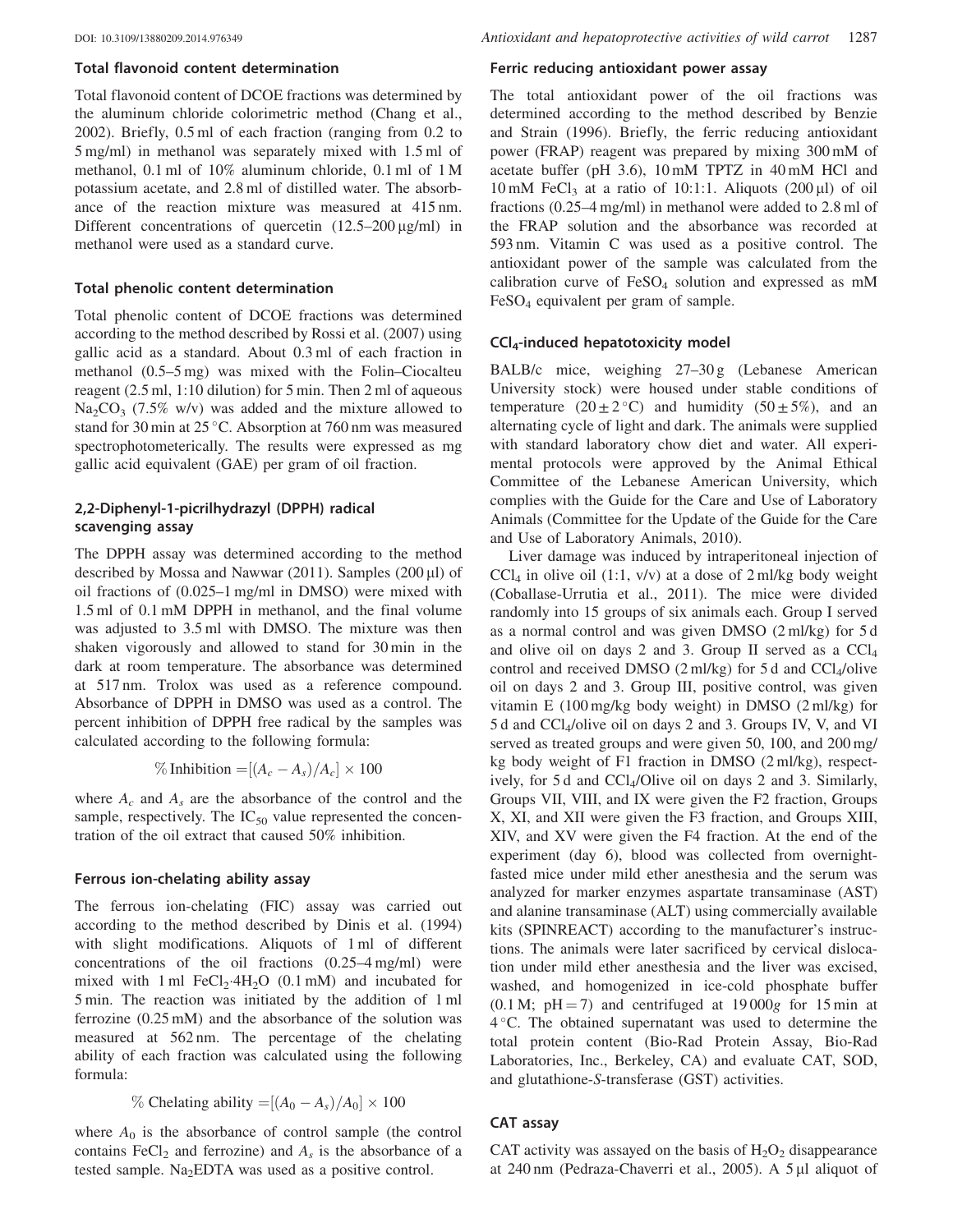the 1:40 diluted supernatant was added to  $720 \mu$ l of  $30 \text{ mM}$  $H<sub>2</sub>O<sub>2</sub>$  in 10 mM potassium phosphate solution. The decomposition of  $H_2O_2$  by CAT contained in the sample was measured at 240 nm for a period of 15 s. The reaction follows first-order kinetics given by the equation  $k = 2.3/t \log(A_0/A)$ , where  $k$  is the first-order reaction rate constant,  $t$  is the time over which the decrease of  $H_2O_2$  was measured, and  $A_0$  and A are the optical densities at times 0 and 15 s, respectively. The results were expressed in k/mg protein.

#### SOD assay

SOD activity was assayed according to the method described by Naskar et al. ([2009](#page-9-0)). Briefly,  $50 \mu l$  of the homogenized liver supernatant was added to 2.8 ml Tris-EDTA (50 mM Tris, 1.2 mM EDTA;  $pH = 8.5$ ) and 100 µl of 2 mM pyrogallol. The optical density (OD) of the mixture was read at zero and 3 min at 420 nm against the control which consisted of Tris-EDTA and pyrogallol. One unit of SOD is the amount of enzyme that inhibits the rate of auto-oxidation of pyrogallol by 50%. The results were calculated according to the following equations:

> Rate  $(R) = (final OD - initial OD)/3$ % Inhibition= $[(R_{\text{control}} - R)/R_{\text{control}}] \times 100$ Enzyme unit  $(U) = (\%$  inhibition/50)  $\times$ dilution factor

#### GST assay

GST activity was assayed according to the method described by Al-Saffar et al. ([2011\)](#page-9-0). Two solutions were prepared (sample and reference) each of 3 ml from the following: 2.2 ml of  $0.1 M$  potassium phosphate buffer (pH  $6.5$ ),  $100 \mu$ l of 30 mM CDNB (1-chloro-2,4-dinitrobenzene), and 100 µl of 30 mM glutathione reduced (GSH). The solutions were allowed to stand for 1 min at room temperature  $(25^{\circ}C)$ , and  $600 \mu l$  of the liver supernatant was added to the sample solution and mixed thoroughly. The absorbance was read at 340 nm after 1 min and the activity of GST was expressed in nmol of GSH-CDNB conjugates formed/min/mg protein by using molar extinction coefficient  $9.6 \text{ mM}^{-1} \text{ cm}^{-1}$ .

#### Statistical analysis

Data were analyzed for statistical significance using one-way analysis of variance (ANOVA). Values of the different tested parameters within each group are presented as mean  $\pm$  SEM. Significant main effect differences were tested using Tukey– Kramer's post hoc test for multiple comparisons. All data were analyzed with the statistical package SPSS 18 (SPSS Inc., Chicago, IL), and statistical significance was considered when  $p<0.05$ .

#### Results

#### Chemical composition of oil fractions

Column chromatography of DCOE yielded four fractions based on TLC profiles. Table 1 shows the GC-MS analysis of the resulted fractions with their respective components. On one hand, the F1 fraction was predominantly composed of sesquiterpenes, mainly,  $\alpha$ -humelene (28.2%),  $\beta$ -caryophyllene (17.2%),  $\alpha$ -longipinene (7.18%),  $\alpha$ -selinene (4.26%),  $\gamma$ -selinene (3.53%),  $\beta$ -selinene (2.86%), and  $\beta$ -himachalene (2.58%). The F2 fraction was markedly dominated by the sesquiterpene 2-himachalen-6-ol (61%) and noticeable amounts of three phenylpropanoids:elemicin (10.4%), (E)-methyl isoeugenol (11.8%), and methyl eugenol (2.22%). On the other hand,

Table 1. Main identified components  $(>0.5%)$  in the wild carrot oil fractions F1, F2, F3, and F4.

|                |                                                                              | Percentage               |                 |                 |                   |
|----------------|------------------------------------------------------------------------------|--------------------------|-----------------|-----------------|-------------------|
| Retention time | Component                                                                    | F1                       | F2              | F <sub>3</sub>  | F4                |
| 11.88          | $(+)$ - $\alpha$ -Longipinene                                                | 7.18                     | -               | 5.60            | 8.18              |
| 12.38          | Longicyclene                                                                 | 1.72                     | -               |                 |                   |
| 13.26          | Methyl eugenol                                                               | -                        | 2.28            | -               |                   |
| 13.33          | $10s$ , 11a-Himachala-3(12), 4-diene                                         | 6                        |                 | -               | 0.59              |
| 13.88          | $\beta$ -Caryophyllene                                                       | 17.2                     |                 | -               | 0.78              |
| 15.08          | 1,1,4,8-Tetramethyl-cis,cis,4,7,10-cycloundecatriene                         |                          | -               | -               | 1.25              |
| 15.14          | $\alpha$ -Humulene                                                           | 28.2                     | $\qquad \qquad$ | -               | $\qquad \qquad -$ |
| 16.03          | Aromadendrene                                                                | 0.75                     |                 | -               |                   |
| 16.54          | $\beta$ -Selinene                                                            | 2.86                     | -               | 2.38            | 5.33              |
| 16.70          | $\gamma$ -Selinene                                                           | $\overline{\phantom{0}}$ | -               | 0.56            | 1.86              |
| 16.87          | $\alpha$ -Selinene                                                           | 4.26                     | -               |                 |                   |
| 16.95          | <b>B-Himachalene</b>                                                         |                          | 2.07            |                 |                   |
| 17.01          | $(E)$ - Methylisoeugenol                                                     | -                        | 12.5            |                 |                   |
| 17.22          | <b>B-Bisabolene</b>                                                          | $\overline{\phantom{a}}$ | -               | 0.62            | 2.59              |
| 17.47          | 2,3-Dicyano-6-ethyl-5,7-dimethyl-6H-1,4-diazepine                            |                          | -               | -               | 3.82              |
| 17.63          | $\gamma$ -Selinene                                                           | 3.53                     | -               | -               |                   |
| 17.87          | <b>ß-Himachalene</b>                                                         | 2.58                     |                 | -               |                   |
| 18.31          | 5-Benzyl-4-isopropyl-1H-imidazole                                            | 0.79                     |                 | -               |                   |
| 18.38          | $(-)$ -alpha-Panasinsen                                                      | 1.08                     |                 |                 |                   |
| 19.55          | Elemicine                                                                    | $\overline{\phantom{0}}$ | 10.9            | -               |                   |
| 20.50          | Caryophyllene oxide                                                          | 5.20                     | 0.66            | $\qquad \qquad$ |                   |
| 23.53          | 2-Himachalen-6-ol                                                            | $\overline{\phantom{0}}$ | 61.4            | 0.79            | 1.67              |
| 25.22          | $\beta$ -Asarone                                                             | $\overline{\phantom{0}}$ | 1.05            | -               |                   |
| 28.39          | 3,5,6,7,8,8α-Hexahydro-4,8α-dimethyl-6-(1-methylethenyl)-2(1H)-naphthalenone | 1.92                     |                 | -               |                   |
| 61.05          | Methanesulfonic acid, 9-oxabicyclo [3.3.1] non-3-ylmethyl ester              | $\overline{\phantom{0}}$ |                 |                 | 0.78              |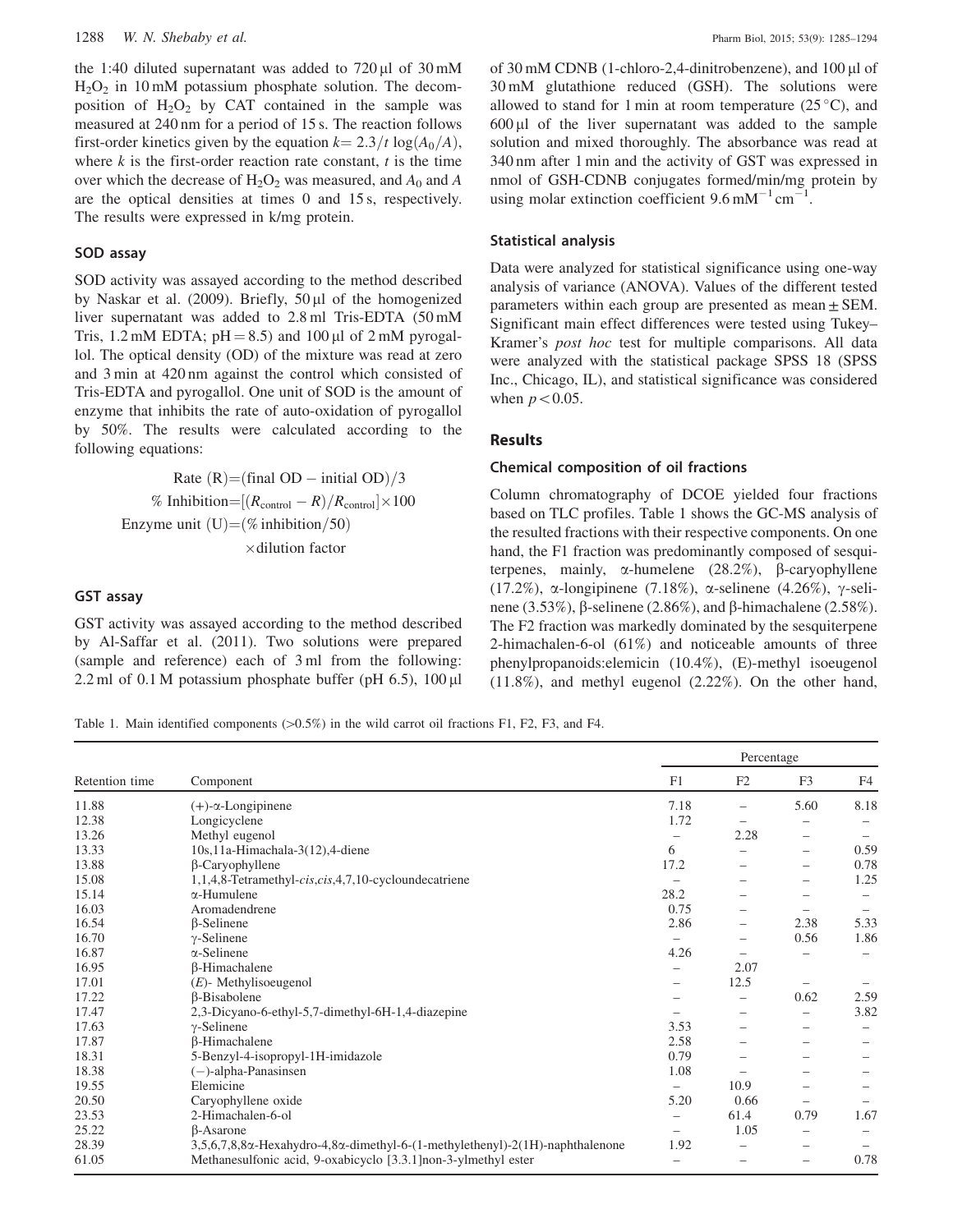fewer compounds were identified in F3 and F4 fractions with  $\alpha$ -longipinene and  $\beta$ -selinene being the major identified components (F3: 3.07% and 1.92%, respectively; F4: 8.18% and 5.33%, respectively).

On one hand, fractions F3 and F4 were further analyzed by HPLC and their chromatograms were compared with that of the standards presented in Figure 1(a). The chromatogram of F3 fraction (Figure 1b) showed several peaks, at retention times of 16.45, 31.81, 34.22, and 34.59 min, corresponding to caffeic acid, luteolin, kaempferol, and apigenin, respectively. On the other hand, F4 fraction chromatogram (Figure 1c) presented five prominent peaks out of which four were identified at retention times of 30.5, 32.02, 34.35, and 34.89 min corresponding to quercetin, luteolin, kaempferol, and apigenin, respectively. The concentrations of the identified components were calculated by using the obtained calibration curves and are listed in [Table 2.](#page-6-0) Luteolin  $(55.85 \,\mu\text{g/mg})$  and apigenin  $(50.75 \,\mu\text{g/mg})$  are the major components of F3, while kaempferol  $(103.00 \,\mu\text{g/mg})$  and apigenin  $(118.00 \,\mu\text{g/mg})$  are the major components of F4. In



Figure 1. (a) HPLC chromatograms of a standard mixture of phenolic acids. Peaks:  $1 =$ gallic acid;  $2 =$ chlorogenic acid;  $3 =$ vanillic acid;  $4 =$ syringic acid;  $5 =$  caffeic acid;  $6 =$  ellagic acid;  $7 =$  myricetin;  $8 =$  quercetin;  $9 =$  luteolin;  $10 =$  kaempferol;  $11 =$  apigenin. (b and c) HPLC chromatograms of F3 and F4 oil fractions of the wild carrot extract. HPLC conditions: mobile phase, water:acetic acid:methanol; 10:2:88 (solvent A) and water:acetic acid:methanol; 90:2:8 (solvent B), flow rate; 1.5 ml/min, detection; UV at 280 nm.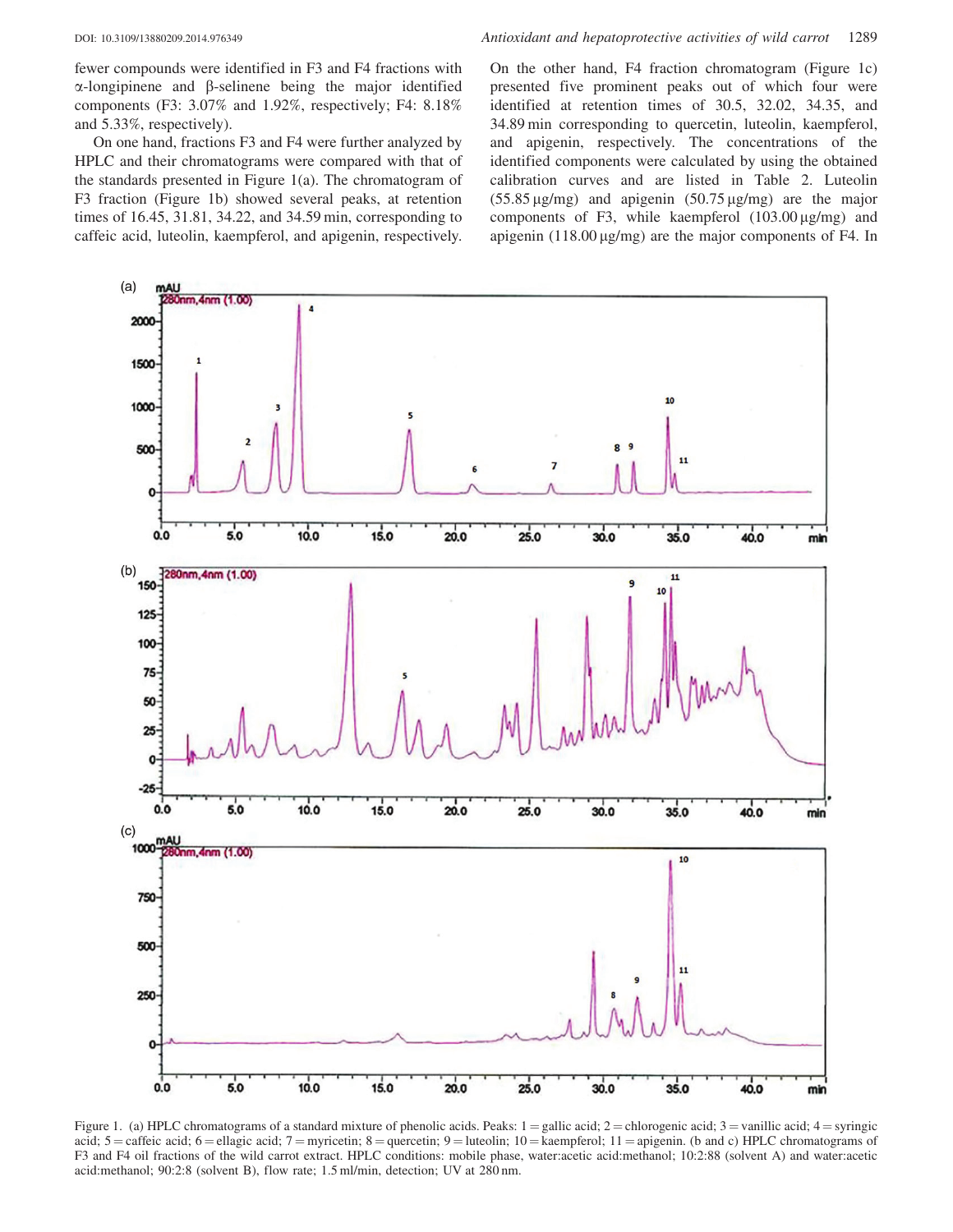<span id="page-6-0"></span>addition, the peak at 12.5 min in the chromatogram of F3 was tentatively assigned to p-coumaric acid based on the spectral data and the relative retention time (Rodrıguez-Delgado et al., [2001\)](#page-9-0)

#### Total phenolic and flavonoid contents

The total phenolic content of the oil fractions was measured using the Folin–Ciocalteu reagent and expressed in terms of GAE (mg GAE/g extract). F4 fraction showed the highest phenolic content, followed by F3, F1, and F2 (Table 3). The total flavonoid content was determined according to the  $AICI<sub>3</sub>$ colorimetric method and reported in terms of quercetin equivalents (mg QE/g extract). Flavonoid content in the different fractions displayed a similar trend to phenolics (Table 3).

#### In vitro assays

#### DPPH radical-scavenging activity

The antioxidant activity of the oil fractions was evaluated using the DPPH radical scavenging assay. The scavenging activities of the fractions at various concentrations were determined and compared with that of the standard antioxidant Trolox [\(Figure 2a](#page-7-0) and Table 3). The F3 fraction revealed the strongest scavenging activity among all fractions with an IC<sub>50</sub> value of  $0.29 \pm 0.01$  mg/ml while F1 fraction showed the lowest activity with an IC<sub>50</sub> value  $>2.5 \pm 0.25$  mg/ml.

# $Fe<sup>2+</sup>$ -chelating activity

The ferrous ion-chelating (FIC) assay relies on the complex formation between ferrozine and  $Fe<sup>2+</sup>$  ions. In the presence of other chelating substances, the ferrozine complex formation is

Table 2. Concentrations of phenolic acids and flavonoids in F3 and F4 fractions of the wild carrot extract.

| Component    | Concentration $(\mu g/mg)$ |             |  |  |
|--------------|----------------------------|-------------|--|--|
|              | F <sub>3</sub> fraction    | F4 fraction |  |  |
| Caffeic acid | 9.13                       | ND.         |  |  |
| Ouercetin    | ND.                        | 69.70       |  |  |
| Luteolin     | 55.85                      | 83.10       |  |  |
| Kaempferol   | 13.72                      | 103.00      |  |  |
| Apigenin     | 50.75                      | 118.00      |  |  |

ND, not detected.

disrupted resulting in a decrease in the red color of the complex. As shown in [Figure 2\(b\)](#page-7-0), the F1 fraction demonstrated the highest FIC activity among all fractions with an  $IC_{50}$  value =  $0.28 \pm 0.03$  mg/ml and F4 showed the least FIC effect with an IC<sub>50</sub> value > 7.25  $\pm$  0.45 mg/ml (Table 3).

#### Ferric-reducing ability

The ferric-reducing antioxidant power (FRAP) measures the ability of a substance to reduce the ferric tripyridltriazine  $(Fe^{3+}-TPTZ)$  complex to the ferrous  $(Fe^{2+})$ . The FRAP results (Table 3) showed that the F4 fraction had the highest FRAP value  $(437.59 \pm 6.94 \,\mu\text{mol} \text{FeSO}_4/\text{g})$ , whereas the F1 fraction showed the lowest value (19.70  $\pm$  0.92 µmol FeSO<sub>4</sub>/g).

#### In vivo assays

#### In vivo antioxidant activity

The in vivo antioxidant properties of DCOE fractions were assessed by determining the CAT, SOD, and GST activities in the livers of the control and experimental mice ([Figure 3](#page-8-0)). As expected,  $CCl<sub>4</sub>$  treatment caused a marked decrease in the enzymatic activity of the three liver enzymes when compared with the normal control group ( $p<0.05$ ). Groups pretreated with the four oil fractions had significantly  $(p<0.05)$ increased GST activity when compared with the  $\text{CC}l_4$ -treated control group. On one hand, treatment with F1 (200 mg/kg) and F4 (50, 100, and 200 mg/kg) markedly ( $p<0.05$ ) elevated the CAT activity when compared with that of the  $\text{CCl}_4$ -treated control group. Similarly, the level of SOD activity in the liver homogenates was significantly  $(p<0.01)$  improved after treatment with F1 at 200 mg/kg and F4 at all used doses. On the other hand, groups pretreated with the F2 and F3 fractions failed to restore the normal CAT and SOD activities.

#### Hepatoprotective activity

The activities of serum ALT and AST for the control and experimental groups are presented in [Table 4.](#page-8-0) The results indicated that the levels of ALT and AST were significantly elevated in the  $\text{CCl}_4$ -treated control group compared with the normal control. Pretreated groups with F1 and F4 fractions exhibited significant  $(p<0.01)$  hepatoprotective capacity and restored the liver enzyme activities to normal values. However, F2 and F3 fractions were less effective and showed moderate hepatoprotective activity.

|  |  |  |  |  |  |  | Table 3. Phenolic content, flavonoid content, DPPH, FRAP, and FIC assay of the different oil fractions of <i>Daucus carota</i> L. ssp. <i>carota</i> . |
|--|--|--|--|--|--|--|--------------------------------------------------------------------------------------------------------------------------------------------------------|
|--|--|--|--|--|--|--|--------------------------------------------------------------------------------------------------------------------------------------------------------|

| Sample                                  | Phenolic content<br>$(mg \text{ GAE/g})$ | Flavonoid content<br>$(mg \tQE/g)$ | DPPH radical<br>scavenging $IC_{50}$ (mg/ml) | FRAP µM<br>$FeSO_4/g$                                 | $\text{Fe}^{2+}$ chelating activity<br>$IC_{50}$ (mg/ml) |
|-----------------------------------------|------------------------------------------|------------------------------------|----------------------------------------------|-------------------------------------------------------|----------------------------------------------------------|
| F1-fraction                             | $48.6 + 2.87$                            | $3.5 + 0.25$                       | $>2.50 \pm 0.25^{\circ}$                     | $19.70 + 0.92$                                        | $0.28 \pm 0.03^k$                                        |
| F <sub>2</sub> -fraction<br>F3-fraction | $40.10 + 1.98$<br>$108.56 \pm 2.94$      | $2.0 + 0.18$<br>$35.5 \pm 1.5$     | $>1.8 + 0.30^b$<br>$0.29 + 0.01^{\circ}$     | $38.5 + 1.31$ <sup>g</sup><br>$225.11 + 5.63^{\rm h}$ | $1.45 + 0.15$ <sup>1</sup><br>$>5 \pm 0.3^{\rm m}$       |
| F4-fraction<br>Trolox                   | $147.14 + 3.12$                          | $56 + 2.3$                         | $0.38 + 0.02^d$<br>$0.06 \pm 0.01^e$         | $437.59 + 6.94$ <sup>1</sup>                          | $>7.25 + 0.45^{\mathrm{n}}$                              |
| Vitamin C                               |                                          | -                                  |                                              | $61000 \pm 1258$                                      | $\overline{\phantom{a}}$                                 |
| $Na2-EDTA$                              |                                          |                                    |                                              |                                                       | $0.07 \pm 0.012$ <sup>o</sup>                            |

The values are expressed as mean  $\pm$  SEM from three experiments. Means followed by different letters are significantly different  $(p<0.05)$ .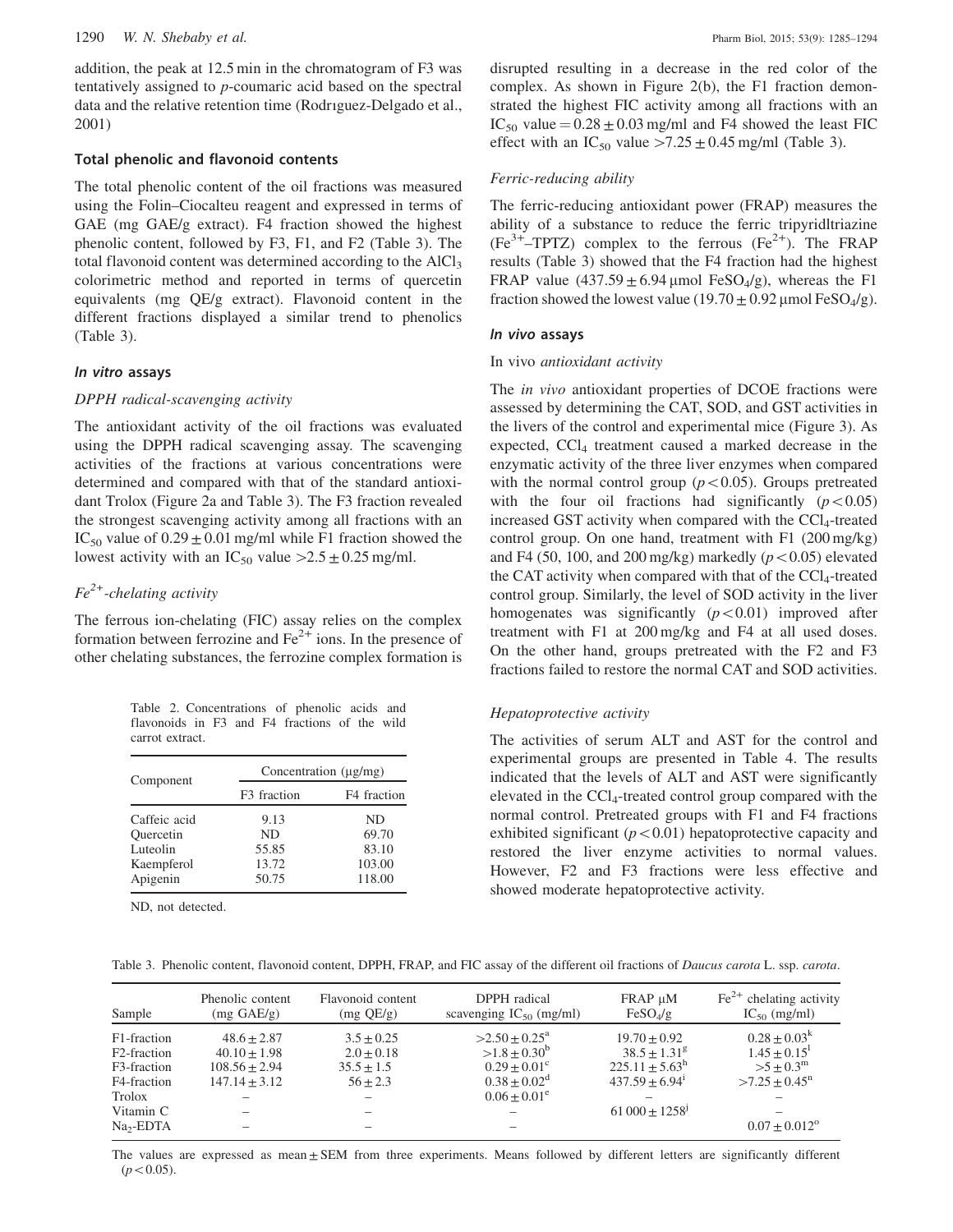<span id="page-7-0"></span>

Figure 2. (a) Percentage DPPH scavenging activity of oil fractions (F1, F2, F3, and F4) and Trolox at different concentrations (25, 50, 100, 500, and  $1000 \mu g/ml$ ) on DPPH radicals. (b) The percentage chelating activity of oil fractions (F1, F2, F3, and F4) and  $Na<sub>2</sub>EDTA$  at different concentrations (0.25, 0.5, 1, 2, and 4 mg/ml) on ferrous ions. Data are presented as mean  $\pm$  SEM from three experiments.

#### Discussion and conclusion

On one hand, phytochemical analysis of the four DCOE fractions showed that sesquiterpenes were the major constituents of F1 and F2 with the latter containing phenylpropanoids as well. On the other hand, several phenolic and flavonoid compounds were detected in F3 and F4. The major sesquiterpene in F2 (61.4%) was identified as 2-himachalen-6-ol by GCMS (NIST Library 2011, 96% match). According to the available literature (Gonny et al., [2004](#page-9-0); Maxia et al., [2009;](#page-9-0) Mockute & Nivinskiene, [2004;](#page-9-0) Rossi et al., [2007](#page-10-0); Staniszewska et al., [2005](#page-10-0)), and to the best of our knowledge, this is the first time of reporting the presence of 2 himachalen-6-ol in wild carrot species. This sesquiterpene was first isolated from the heartwood of Juniperus chinensis Linn. var. tsukusiensis Masam in Taiwan (Shiu et al., [1999\)](#page-10-0) and this was the only available literature related to 2 himachalen-6-ol. Additionally, the sesquiterpenes  $\beta$ -caryophyllene (17%; F1) and  $\alpha$ -humelene (28%; F1) present in the native Lebanese Daucus carota were either detected in trace amounts or not found in DC species worldwide. On the contrary,  $\alpha$ -longipinene and  $\beta$ -himachalene appear to be limited to the Lebanese and Italian wild carrot (Gonny et al., [2004;](#page-9-0) Maxia et al., [2009;](#page-9-0) Mockute & Nivinskiene, [2004](#page-9-0); Rossi et al., [2007;](#page-10-0) Staniszewska et al., [2005](#page-10-0)). These findings stress the importance of the geographical location on the chemical composition of the plant.

Recent work in our lab showed that DCOE possesses important *in vitro* antioxidant activity (Shebaby et al., [2013](#page-10-0)), and this has prompted us to investigate the in vitro and in vivo antioxidant properties of DCOE fractions. Out of the four fractions, F3 and F4 demonstrated the highest antioxidant activity in DPPH and FRAP assays. Such an effect could be partially attributed to the presence of phenolic compounds such as luteolin, kaempferol, apigenin, caffeic acid, and quercetin, all of which reported to possess antioxidant activity (Boots et al., [2008;](#page-9-0) Gülçin, [2006](#page-9-0); Park et al., 2006; Skerget et al., [2005;](#page-10-0) Yin et al., [2008](#page-10-0)). Phenols, flavonoids, and terpenes are among natural non-enzymatic antioxidants, which play an important role in quenching and neutralizing free radicals and protecting against oxidative stress and tissue damage (Ajith & Janardhanan, [2001](#page-9-0)). The antioxidant capacity of the DCOE fractions evaluated by DPPH assay is strongly correlated with the phenolic  $(r = 0.93)$  and flavonoid  $(r = 0.93)$  contents. A high-positive correlation was also observed between FRAP antioxidant power and phenolic  $(r = 0.98)$  and flavonoid  $(r = 0.99)$  contents. Such an observation is in accordance with earlier studies which demonstrate a direct relationship between antioxidant capacity and total phenolic content in certain herbs, vegetables, and fruits (Sun et al., [2002](#page-10-0); Velioglu et al., [1998;](#page-10-0) Zheng & Wang, [2001\)](#page-10-0). The antioxidant activity of these phenolic compounds is believed to be attributed to the presence of hydrogen-donating hydroxyl groups on the aromatic rings (Heijnen et al., [2002](#page-9-0); Kim & Lee, [2004\)](#page-9-0). On the contrary, the ferrous ion-chelating effect of DCOE fractions did not correlate with their phenolic  $(r = -0.81)$  or flavonoid contents  $(r = -0.82)$ . This is consistent with previous work that showed a similar relationship between total phenolic content and metal ion-chelating capacity of plant extracts (Wang et al., [2009](#page-10-0)). One possible explanation could be due to the diversity of the polyphenols' chemical structures with respect to the number and position of phenolic hydroxyl groups which could influence their  $Fe^{2+}$ chelating ability (Mladěnka et al., [2011](#page-9-0)).

The sesquiterpene-rich fraction F1 showed moderate DPPH-scavenging activity, which could be attributed to the presence of  $\alpha$ -humelene and  $\beta$ -caryophyllene, the major constituents of the F1 fraction (Legault & Pichette, [2007](#page-9-0); Mayachiew & Devahastin, [2008](#page-9-0); Pérez Gutiérrez et al., [2006](#page-9-0); Remya et al., [2013](#page-9-0)). Furthermore, the sesquiterpene  $\alpha$ -longipinene, present in F1, F3, and F4, was also found in many plants that possess antioxidant activities (Kumar et al., [2012](#page-9-0); Yang et al., [2010](#page-10-0)). Additionally, F1 and F2 fractions were shown to possess strong  $Fe^{2+}$  chelating activity. Metal ions such as  $Fe^{2+}$  play an essential role in producing hydroxyl radicals through the Fenton reaction which accelerates lipid peroxidation (Benedet & Shibamoto, [2008\)](#page-9-0). Therefore, F1 and F2 may have an inhibitory effect on lipid peroxidation by stabilizing the  $Fe^{2+}$  metal ions.  $\beta$ -Caryophyllene, a major compound present in the F1 fraction, was reported to inhibit significantly lipid peroxidation by reacting with peroxyl radicals (Khunkitti et al., [2012](#page-9-0)).

The *in vivo* antioxidant activity was also evaluated using  $\text{CCl}_4$ -induced hepatotoxicity in mice.  $\text{CCl}_4$  is metabolized by the cytochrome P450 in the hepatic endoplasmic reticulum to produce the chemically reactive species, trichloromethyl  $(CCl<sub>3</sub><sup>*</sup>)$  and trichloromethyl peroxyl  $(CCl<sub>3</sub>O<sub>2</sub><sup>*</sup>)$  free radicals, which attack membrane lipids and proteins leading to lipid peroxidation and ultimately cell damage (Johnston &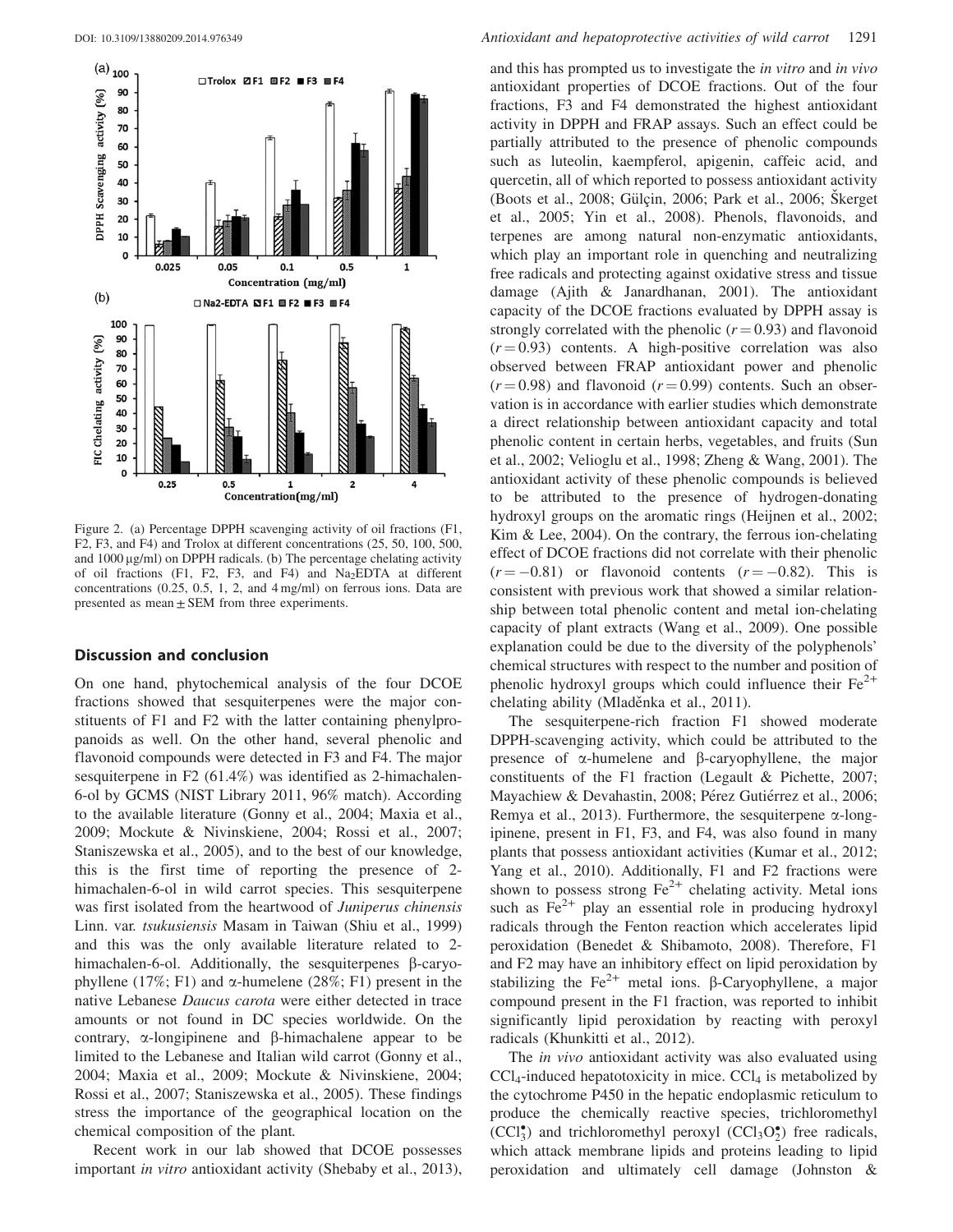<span id="page-8-0"></span>

Table 4. Effect of DCOE fractions and vitamin E on AST and ALT in mice after CCl<sub>4</sub> application.

| Groups           | Dose $(mg/kg)$ | Parameters                     |                                |  |
|------------------|----------------|--------------------------------|--------------------------------|--|
|                  |                | AST (U/I)                      | ALT (U/I)                      |  |
| Control          |                | $80.7 + 6.9$                   | $34.5 + 5.6$                   |  |
| CCl <sub>4</sub> |                | $200.8 + 22^a$                 | $184.2 + 19^a$                 |  |
| Vitamin E        |                | $131 + 7.7^b$                  | $107 + 4.3^b$                  |  |
| F1               | 50             | $95 + 11.1^{\circ}$            | $89.3 + 3.4^{\circ}$           |  |
|                  | 100            | $74.5 + 9.8^{\circ}$           | $94.0 + 17.3$ <sup>c</sup>     |  |
|                  | 200            | $70.2 + 3.4^d$                 | $73.6 + 6.1^d$                 |  |
| F2               | 50             | $156.3 + 36.5$ <sup>ns</sup>   | $174 + 25.2$ <sup>ns</sup>     |  |
|                  | 100            | $163 \pm 33.9$ <sup>ns</sup>   | $119.3 \pm 19.5^{\rm b}$       |  |
|                  | 200            | $179.2 + 40^{\text{ns}}$       | $120.2 + 13.6^b$               |  |
| F3               | 50             | $170.7 \pm 23.9$ <sup>ns</sup> | $130.3 \pm 25.9$ <sup>ns</sup> |  |
|                  | 100            | $117.5 + 25.6$ <sup>ns</sup>   | $182.3 \pm 48.3$ <sup>ns</sup> |  |
|                  | 200            | $148.5 \pm 29.8$ <sup>ns</sup> | $116 + 18.5^b$                 |  |
| F4               | 50             | $126.7 + 4.8^b$                | $75.0 \pm 4.0^{\circ}$         |  |
|                  | 100            | $86.0 + 17.0^b$                | $71.0 \pm 6.2^d$               |  |
|                  | 200            | $82.3 + 5.2^{\circ}$           | $78.3 + 4.9^{\circ}$           |  |

The values are expressed as mean  $\pm$  SEM for  $n = 6$ . Where ns is non-significant compared with CCl<sub>4</sub>,  ${}^{a}p$  < 0.0001 compared with control.  $\frac{b}{p}$  < 0.05 compared with CCl<sub>4</sub>.  $\frac{c}{p}$  < 0.01 compared with CCl<sub>4</sub>.  ${}^d p$  < 0.0001 compared with CCl<sub>4</sub>.

Kroening, [1998](#page-9-0); Shenoy et al., [2001\)](#page-10-0). As expected, mice treated with CCl4 developed significant hepatic damage marked by a substantial increase in serum levels of AST and ALT which are considered as specific markers of liver injury (Ferreira et al., [2010;](#page-9-0) Vozarova et al., [2002](#page-10-0)). However, pretreatment with F1 and F4 fractions significantly decreased the activities of these enzymes compared with the  $CCl<sub>4</sub>$ treated control, hence minimizing hepatic damage and exerting hepatoprotective activity. Additionally, the decrease in the activity of antioxidant liver enzymes SOD and CAT caused by CCl<sub>4</sub> treatment was reversed by F4 and to a lesser extent by F1 pretreatment. SOD is a key defense enzyme that catalyzes the conversion of  $O_2^{\bullet}$  to  $O_2$  and  $H_2O_2$ . The latter is then metabolized by CAT into molecular oxygen and water, protecting cells against free radical induced damage (Lee et al., [2003](#page-9-0)). Therefore, inhibition or reduction in the activity of these protective enzymes may lead to excessive cellular damage due to the accumulation of free radicals. The antioxidant and hepatoprotective effects of DCOE fractions, mainly F1 and F4, can be attributed to the presence of sesquiterpenes in the F1 and flavonoids and phenolic compounds in the F4 fractions. These compounds may act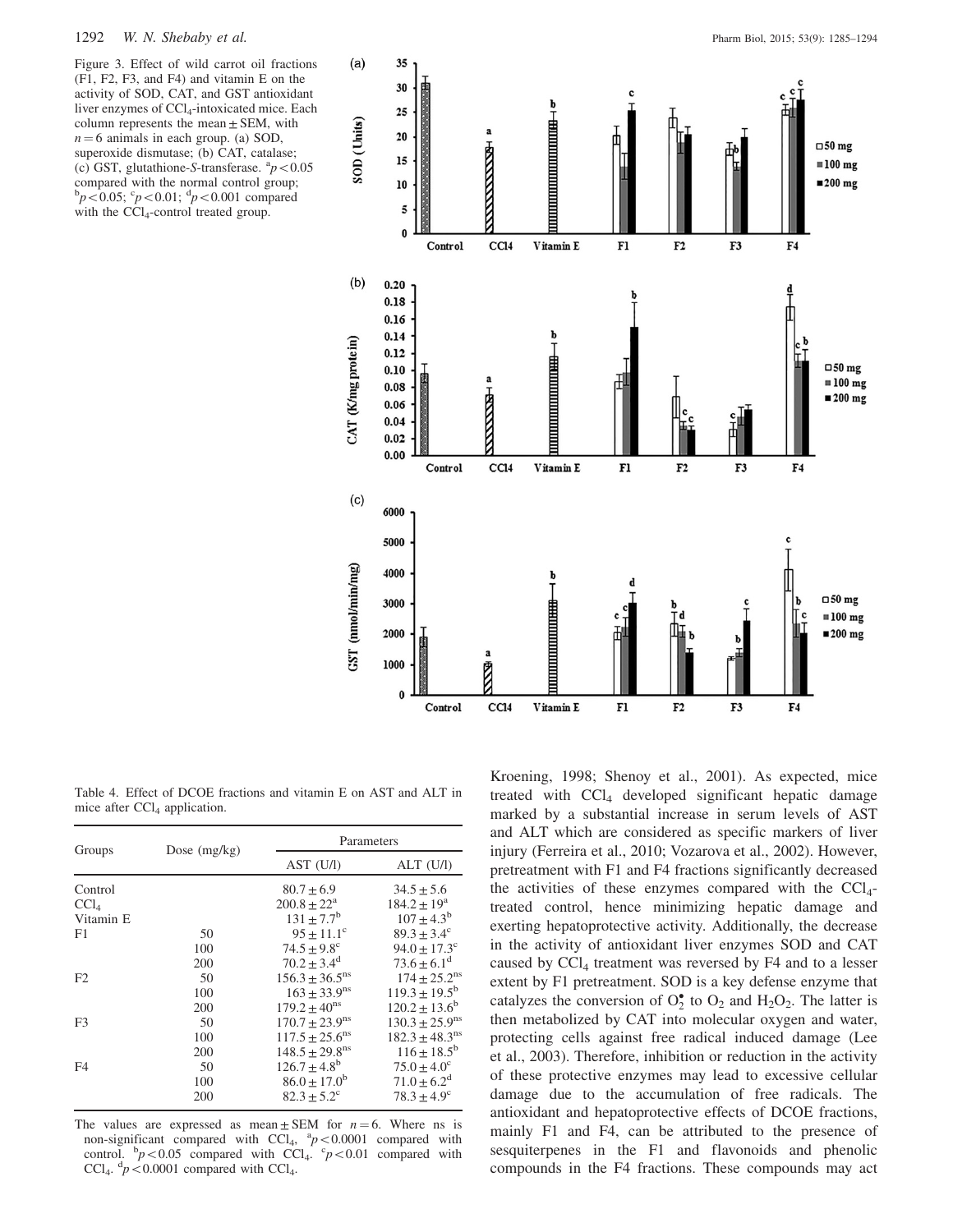<span id="page-9-0"></span>as primary antioxidants or as free radical scavengers, resulting in the protection of these defense enzymes as shown in several previous in vivo studies (He et al., 2012; Jain et al., 2012; Naskar et al., 2009; Oyedemi et al., 2010). Furthermore, the present data showed a significant increase in the activity of GST in the four pretreated groups compared with the  $CCl<sub>4</sub>$ treated control. GST is a phase-II metabolic enzyme that catalyzes the glutathione conjugation reaction involved in the detoxification of endogenous substances and xenobiotics providing protection against chemical toxicity and carcinogenesis (Yang et al., [2001\)](#page-10-0).

In conclusion, the current study demonstrates the importance of DCOE fractions F3 and F4 as potential sources of antioxidants, and F1 and F4 as hepatoprotective remedies. Moreover, the results indicate that the chemical composition of the native Lebanese Daucus carota oil extract presents a unique profile from those of other origins.

#### Declaration of interest

The authors report no conflicts of interest. The authors alone are responsible for the content and writing of this article.

#### References

- Ajith TA, Janardhanan KK. (2001). Antioxidant and anti-inflammatory activities of methanol extract of Phellinus rimosus (Berk) Pilat. Indian J Exp Biol 39:1166–9.
- Al-Saffar F, Ganabadi S, Fakurazi S, Yaakub H. (2011). Response of hepatic metabolizing enzymes and oxidative stress in orally administrated zerumbone against MIA-induced osteoarthritis in rats. J Anim Vet Adv 10:566–73.
- Benedet J, Shibamoto T. (2008). Role of transition metals, Fe (II), Cr (II), Pb (II), and Cd (II) in lipid peroxidation. Food Chem 107:165–8.
- Benzie IF, Strain J. (1996). The ferric reducing ability of plasma (FRAP) as a measure of ''antioxidant power'': The FRAP assay. Anal Biochem 239:70–6.
- Boots AW, Haenen GR, Bast A. (2008). Health effects of quercetin: From antioxidant to nutraceutical. Eur J Pharmacol 585:325–37.
- Braca A, Sortino C, Politi M, et al. (2002). Antioxidant activity of flavonoids from Licania licaniaeflora. J Ethnopharmacol 79:379-81.
- Chang CC, Yang MH, Wen HM, Chern JC. (2002). Estimation of total flavonoid content in propolis by two complementary colorimetric methods. J Food Drug Anal 10:178-82.
- Coballase-Urrutia E, Pedraza-Chaverri J, Cárdenas-Rodríguez N, et al. (2011). Hepatoprotective effect of acetonic and methanolic extracts of Heterotheca inuloides against CCl<sub>4</sub>-induced toxicity in rats. Exp Toxicol Pathol 63:363–70.
- Dinis TC, Madeira VM, Almeida LM. (1994). Action of phenolic derivatives (acetaminophen, salicylate, and 5-aminosalicylate) as inhibitors of membrane lipid peroxidation and as peroxyl radical scavengers. Arch Biochem Biophys 315:161–9.
- Evans MD, Dizdaroglu M, Cooke MS. (2004). Oxidative DNA damage and disease: Induction, repair and significance. Mutat Res 567:1–61.
- Ferreira EA, Gris EF, Felipe KB, et al. (2010). Potent hepatoprotective effect in CCl(4)-induced hepatic injury in mice of phloroacetophenone from Myrcia multiflora. Libyan J Med 5:4891.
- Gonny M, Bradesi P, Casanova J. (2004). Identification of the components of the essential oil from wild Corsican Daucus carota L. using  $^{13}$ C-NMR spectroscopy. Flavour Frag J 19:424–33.
- Gülçin I. (2006). Antioxidant activity of caffeic acid (3,4-dihydroxycinnamic acid). Toxicology 217:213–20.
- Hazra B, Biswas S, Mandal N. (2008). Antioxidant and free radical scavenging activity of Spondias pinnata. BMC Complement Altern Med 8:63.
- He J, Huang B, Ban X, et al. (2012). In vitro and in vivo antioxidant activity of the ethanolic extract from Meconopsis quintuplinervia. J Ethnopharmacol 141:104–10.
- Heijnen CG, Haenen GR, Minou Oostveen R, et al. (2002). Protection of flavonoids against lipid peroxidation: The structure activity relationship revisited. Free Radical Res 36:575–81.
- Hemnani T, Parihar MS. (1998). Reactive oxygen species and oxidative DNA damage. Indian J Physiol Pharmacol 42:440–52.
- Jain M, Kapadia R, Jadeja RN, et al. (2012). Hepatoprotective potential of Tecomella undulata stem bark is partially due to the presence of betulinic acid. J Ethnopharmacol 143:194–200.
- Johnston DE, Kroening C. (1998). Mechanism of early carbon tetrachloride toxicity in cultured rat hepatocytes. Pharmacol Toxicol 83:231–9.
- Khunkitti W, Veerapan P, Hahnvajanawong C. (2012). In vitro bioactivities of clove buds oil (Eugenia caryophyllata) and its effect on dermal fibroblast. Int J Pharm Pharm Sci 4:556–60.
- Kim DO, Lee CY. (2004). Comprehensive study on vitamin C equivalent antioxidant capacity (VCEAC) of various polyphenolics in scavenging a free radical and its structural relationship. Crit Rev Food Sci 44: 253–73.
- Kumar R, Prakash O, Pant A, et al. (2012). Chemical composition, antioxidant and myorelaxant activity of essential oils of Globba sessiliflora Sims. J Essent Oil Res 24:385–91.
- Lee SE, Shin HT, Hwang HJ, Kim JH. (2003). Antioxidant activity of extracts from Alpinia katsumadai seed. Phytother Res 17:1041–7.
- Legault J, Pichette A. (2007). Potentiating effect of  $\beta$ -caryophyllene on anticancer activity of a-humulene, isocaryophyllene and paclitaxel. J Pharm Pharmacol 59:1643–7.
- Leung AY. (1980). Encyclopedia of Common Natural Ingredients Used in Food, Drugs, and Cosmetics. New York, NY: Wiley.
- Manda G, Nechifor MT, Neagu T-M. (2009). Reactive oxygen species, cancer and anti-cancer therapies. Curr Chem Biol 3:342–66.
- Mantle D, Eddeb F, Pickering AT. (2000). Comparison of relative antioxidant activities of British medicinal plant species in vitro. J Ethnopharmacol 72:47–51.
- Maxia A, Marongiu B, Piras A, et al. (2009). Chemical characterization and biological activity of essential oils from Daucus carota L. subsp. carota growing wild on the Mediterranean coast and on the Atlantic coast. Fitoterapia 80:57–61.
- Mayachiew P, Devahastin S. (2008). Antimicrobial and antioxidant activities of Indian gooseberry and galangal extracts. LWT - Food Sci Technol 41:1153–9.
- Medina-Holguín AL, Omar Holguín F, Micheletto S, et al. (2008). Chemotypic variation of essential oils in the medicinal plant, Anemopsis californica. Phytochemistry 69:919–27.
- Mitich L. (1996). Intriguing world of weeds: Wild carrot (Daucus carota L.). Weed Technol 10:455–7.
- Mladěnka P, Macáková K, Filipský T, et al. (2011). In vitro analysis of iron chelating activity of flavonoids. J Inorg Biochem 105:693–701.
- Mockute D, Nivinskiene O. (2004). The sabinene chemotype of essential oil of seeds of Daucus carota L. ssp. carota growing wild in Lithuania. J Essent Oil Res 16:277-81.
- Mossa A, Nawwar G. (2011). Free radical scavenging and antiacetylcholinesterase activities of Origanum majorana L. essential oil. Hum Exp Toxicol 30:1501–13.
- Naskar S, Islam A, Mazumder U, et al. (2009). In vitro and in vivo antioxidant potential of hydromethanolic extract of Phoenix dactylifera fruits. J Sci Res 2:144–57.
- Nehir El S, Karakaya S. (2004). Radical scavenging and iron-chelating activities of some greens used as traditional dishes in Mediterranean diet. Int J Food Sci Nutr 55:67-74.
- Oyedemi S, Bradley G, Afolayan A. (2010). In vitro and in vivo antioxidant activities of aqueous extract of Strychnos henningsii Gilg. Afr J Pharm Pharmacol 4:70–8.
- Park JS, Rho HS, Kim DH, Chang IS. (2006). Enzymatic preparation of kaempferol from green tea seed and its antioxidant activity. J Agric Food Chem 54:2951–6.
- Pedraza-Chaverri J, Barrera D, Medina-Campos O, et al. (2005). Time course study of oxidative and nitrosative stress and antioxidant enzymes in  $K_2Cr_2O_7$ -induced nephrotoxicity. BMC Nephrol 6:4.
- Pérez Gutiérrez R, Hernández Luna H, Hernández Garrido S. (2006). Antioxidant activity of Tagetes erecta essential oil. J Chil Chem Soc 51:883–6.
- Remya M, Vashum N, Sivasankar S. (2013). Bioactivity studies on Lantana camara Linn. Int J Pharm Biol Sci 4:81–90.
- Rodrıguez-Delgado M, Malovaná S, Pérez J, et al. (2001). Separation of phenolic compounds by high-performance liquid chromatography